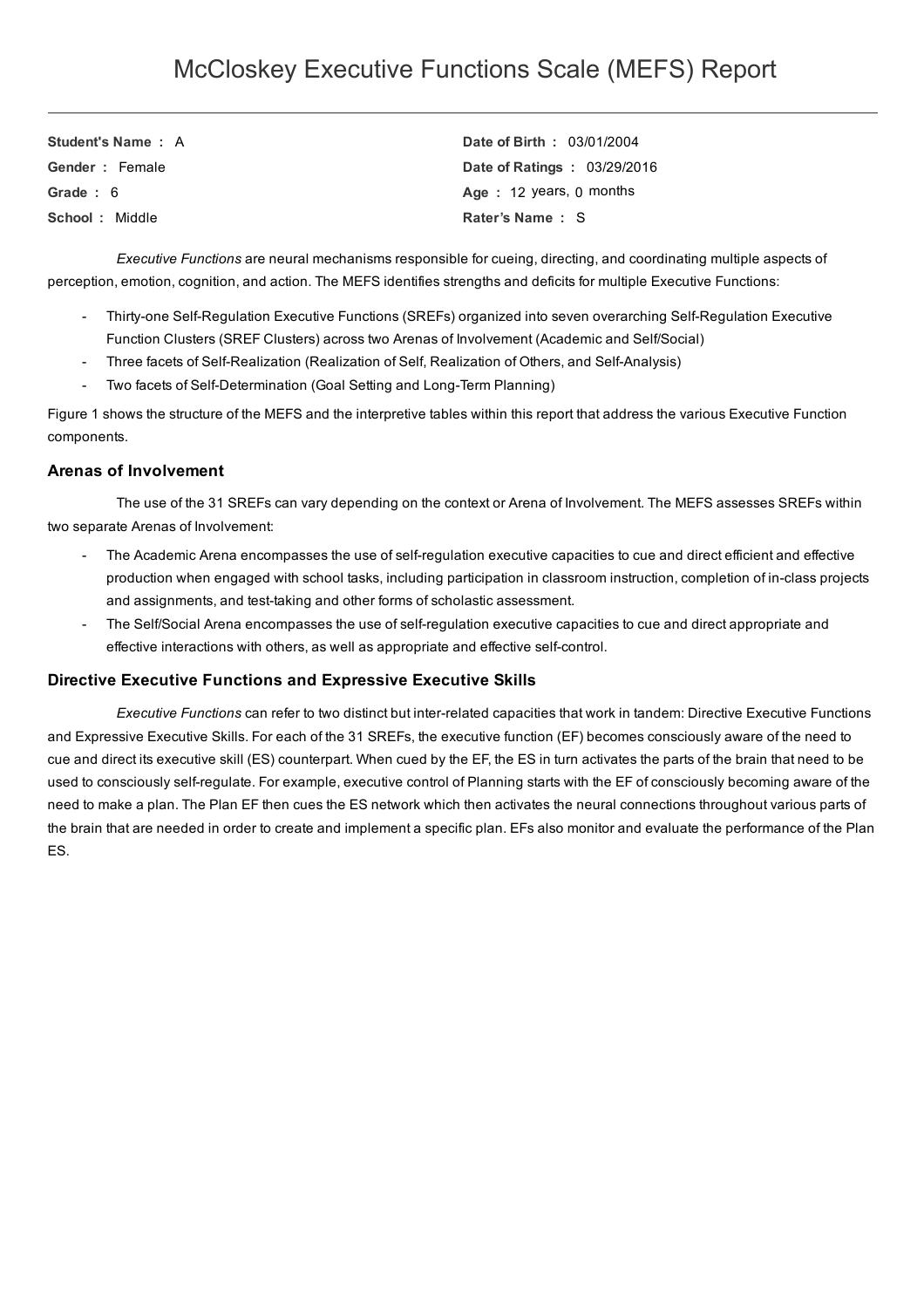# Figure 1



Distinguishing between Directive Executive Function Deficits and Expressive Executive Skill Deficits is important when planning and implementing interventions. An Expressive Executive Skill Deficit involves either a lack of knowledge about how to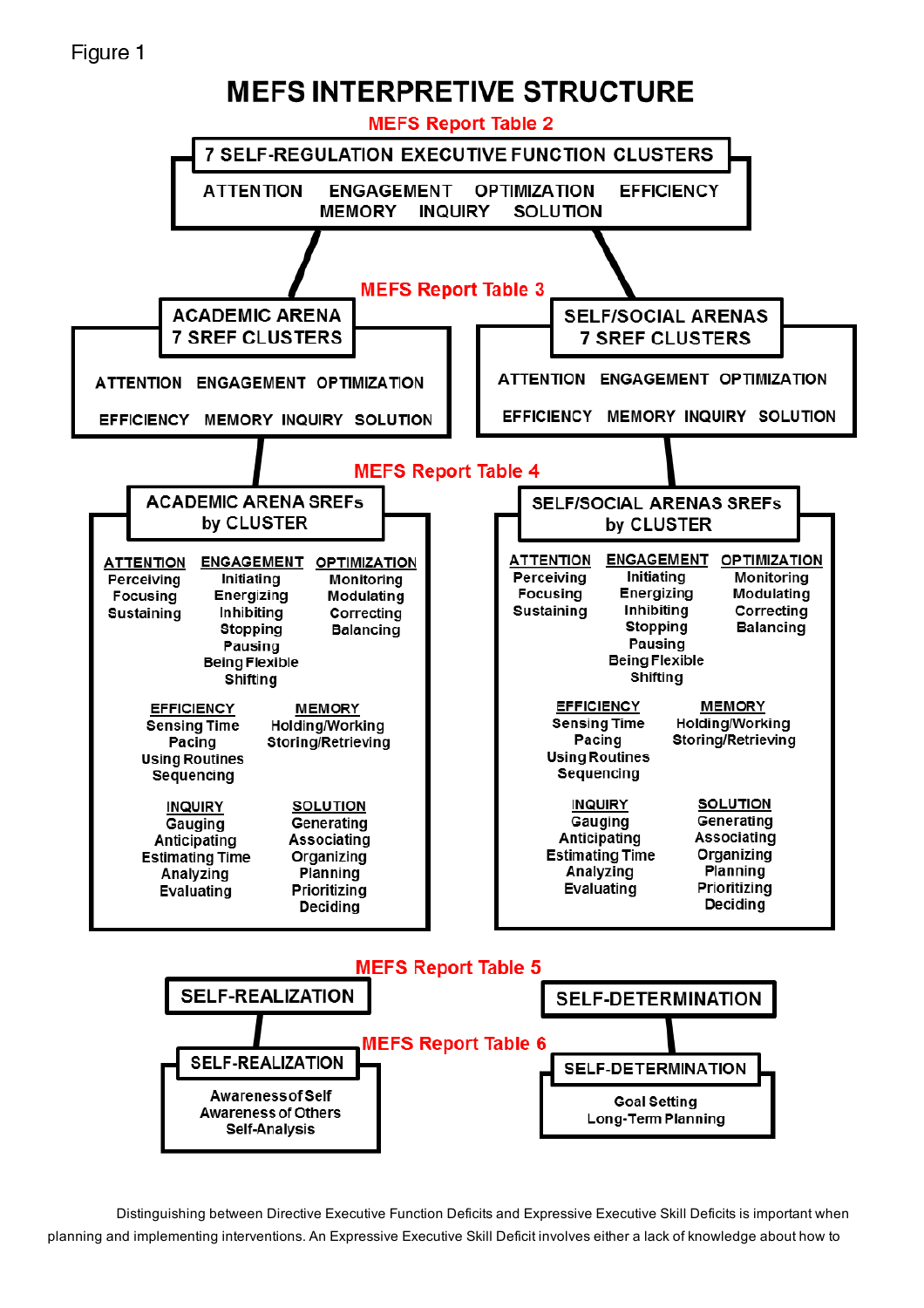perform the skill or a lack of practice with performing the skill. A Directive Executive Function Deficit involves either a lack of awareness of when or a lack of awareness of how to effectively cue and engage the Expressive Executive Skill.

An individual may be capable of using an Expressive Executive Skill but fail to independently apply the skill due to inadequate development of the Directive Executive Function that cues it. For example, a teacher may observe that a student is able to sustain attention (adequate Expressive Executive Skill) but is lacking awareness of situations in which sustained attention is needed (inadequate Directive Executive Function). Alternately, a student may be lacking in both the Directive Executive Function and the corresponding Expressive Executive Skill, or possess both a well-developed Directive Executive Function and Expressive Executive Skill.

The distinction between Expressive Executive Skills and Directive Executive Functions is built into the rating system of the MEFS, as shown in Figure 2.

Figure 2 Ratings for Self-Regulation Functions and Corresponding Strengths and Deficits

| 5              | Almost always does it on own without prompting | <b>Executive Function Strength (EFS)</b> |
|----------------|------------------------------------------------|------------------------------------------|
| 4              | Frequently does it on own without prompting    | <b>Executive Function Strength (EFS)</b> |
| 3              | Seldom does it on own without prompting        | <b>Executive Function Deficit (EFD)</b>  |
| $\overline{2}$ | Does it, but only after prompting              | <b>Executive Function Deficit (EFD)</b>  |
|                | Only does it with direct assistance            | <b>Executive Skill Deficit (ESD)</b>     |
|                | Unable to do even with assistance              | <b>Executive Skill Deficit (ESD)</b>     |

For each SREF item, the rater makes a judgment about the efficiency of the student's use of that Executive Function. The ratings are categorized as an:

- Executive Function Strength (EFS) Ratings of 5 or 4 (see Figure 2) indicate that a student "almost always does it on own without prompting" or "frequently does it on own without prompting." Ratings of 5 or 4 represent an Executive Function Strength (EFS),that is, effective use of *both* the Expressive Executive Skill and the Directive Executive Function.
- Executive Function Deficit (EFD) Ratings of 3 or 2 indicate that a student "seldom does it on own without prompting" or "does it, but only after prompting." Ratings of 3 or 2 suggest that the Expressive Executive Skill is available and can be used, but that the student is not aware of when this skill is needed unless there is external prompting. Ratings of 3 or 2, therefore, represent a Directive Executive Function Deficit (EFD).
- Executive Skill Deficit (ESD) Ratings of 1 or 0 indicate that a student "only does it with direct assistance" or is "unable to do even with assistance." Ratings of 1 or 0 suggest that the Expressive Executive Skill needed for effective performance is so poorly developed or so underutilized that the student cannot function without assistance. Ratings of 1 or 0, therefore, represent an Expressive Executive Skill Deficit (ESD).

Frequency counts for SREF strengths and deficits are shown in Tables 2 through 4. Table 7 shows individual SREF item ratings.

#### Self-Realization and Self-Determination

In addition to the seven SREF Clusters, there are two higher-level executive capacities that influence Self-Regulation Executive Functions. They are the Self-Realization and Self-Determination Executive Functions. The MEFS rating system for the Self-Realization and Self-Determination Executive Functions differs from that of the rating system for the SREFs. The ratings for Self-Realization and Self-Determination items are based on the frequency with which behaviors associated with these Executive Functions are observed by the rater. A rating of "does this very often" may reflect an Executive Function Strength. A rating of "never does this" may reflect an Executive Function Deficit, depending on the age of the child. Behaviors reflecting Self-Realization and Self-Determination strengths are likely to be observed at least sometimes in children age 10 and older and are likely to be observed with greater frequency in children age 14 and older. Children below the age of 10 demonstrating Self-Realization and/or Self-Determination strengths are exhibiting advanced development of these capacities.

Tables 5 and 6 display frequency counts for the Self-Realization and Self-Determination Executive Functions strengths and deficits. Table 8 shows individual item ratings.

#### MEFS RESULTS FOR A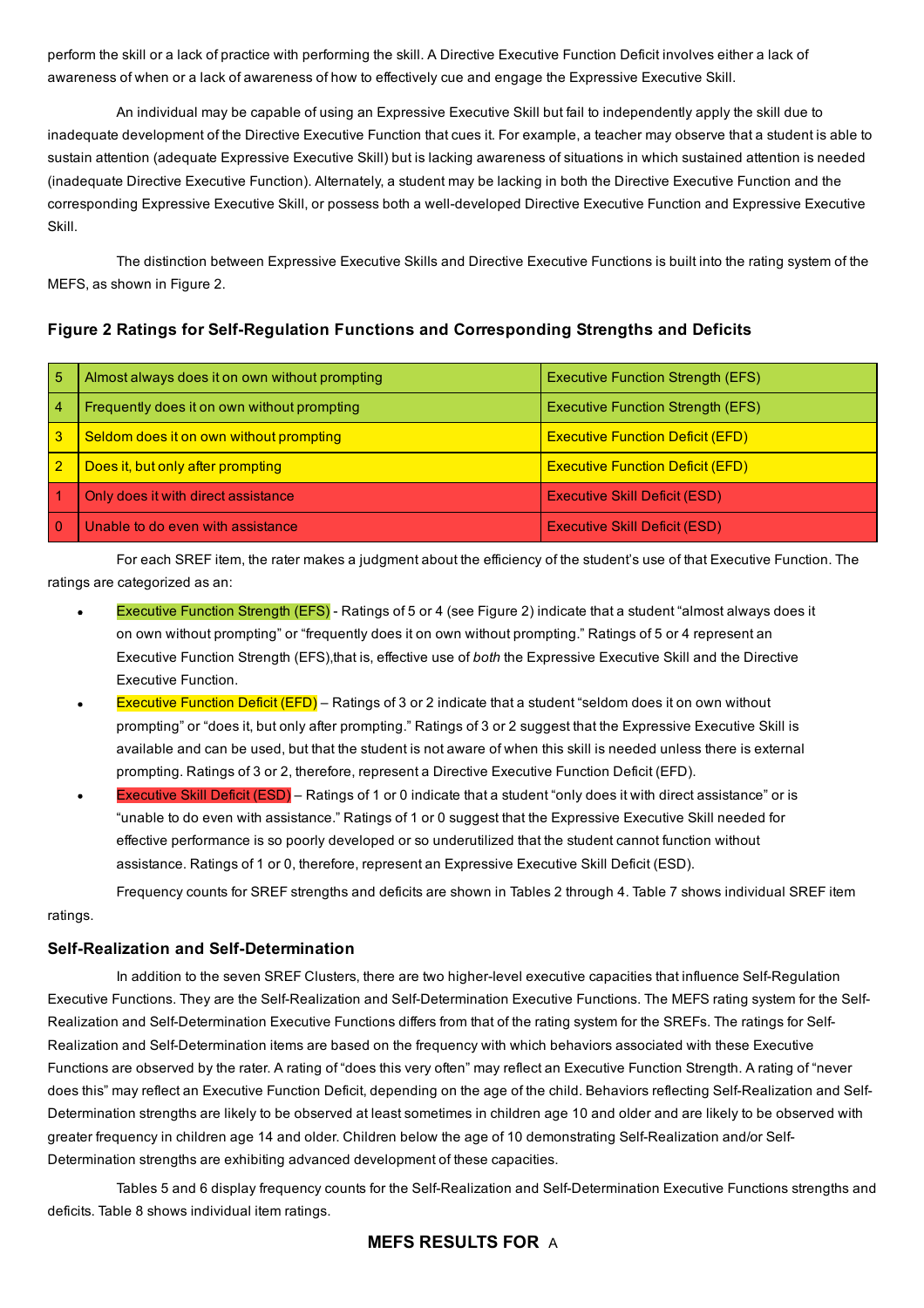The results of teacher ratings on the MEFS School Age Teacher Form for A are presented in Tables 1 through 8 as follows:

- Table 1 displays the ratings of the pairs of items that comprise the Inconsistency Scale.
- Table 2 provides standard scores, percentile ranks, descriptive categories, and strength and deficit frequency counts for the 7 SREF Clusters.
- Table 3 provides standard scores, percentile ranks, descriptive categories, and strength and deficit frequency counts for the 7 SREF Clusters within the Academic and Self/Social Arenas.
- Table 4 shows the frequency of strengths and deficits for each of the 31 SREFs within the Academic and Self/Social Arenas.
- Table 5 shows standard scores, percentile ranks, descriptive categories and the frequency of strengths and deficits for the Self-Realization and Self-Determination Composites.
- Table 6 shows cumulative percentages and the frequency of strengths and deficits for the specific Self-Realization and Self-Determination Executive Functions.
- Table 7 shows the individual item ratings coded as strengths or deficits for each of the 31 SREFs within the Academic and Self/Social Arenas.
- Table 8 shows the individual item ratings coded as strengths or deficits (when age-appropriate) for the Self-Realization and Self-Determination Executive Functions.

#### Validity Check Based on Results of the Inconsistency Scale

Ratings provided by S produced an Inconsistency Score of 1. Relative to the responding of the standardization sample, an Inconsistency Score of 1 represents a cumulative percentile <=96 and a classification of Acceptable . When the results are classified as "Questionable" or "Inconsistent," the examiner should review the differences in wording between the six pairs of items (see Table 1) for a reasonable explanation for the apparent inconsistent responses. Inconsistent responding may be due to noncompliance, carelessness, not reading the items, or not understanding the items. If the inconsistent responses cannot be logically explained, the teacher rating results for this examinee should be considered invalid.

| Item# | Pair   | <b>Item Wording</b>                                                                   | Rating |
|-------|--------|---------------------------------------------------------------------------------------|--------|
| 5     | Pair 1 | Sustains attention for school tasks until a task is completed.                        |        |
| 40    | Pair 1 | Pays attention as long as needed to complete school tasks.                            |        |
| 6     | Pair 2 | Sustains attention to others in social situations.                                    |        |
| 41    | Pair 2 | Pays attention as long as needed when talking or interacting with others.             |        |
|       | Pair 3 | Starts school work.                                                                   |        |
| 66    | Pair 3 | Gets started on school work.                                                          |        |
| 8     | Pair 4 | Initiates socially appropriate interactions with other students.                      |        |
| 67    | Pair 4 | Initiates socially appropriate interactions with others.                              |        |
| 23    | Pair 5 | Willing to try a different way of doing school tasks when he or she gets stuck.       |        |
| 92    | Pair 5 | Accepts the need to try a different way to do school tasks when he or she gets stuck. |        |
| 24    | Pair 6 | Accepts a good idea when it is what most others in a group want to do.                |        |
| 93    | Pair 6 | Can go along with a good idea when it is what others in a group want to do.           |        |

#### Table 1 Ratings of Inconsistency Scale Items

#### Table 2 Self-Regulation Executive Functions Clusters

| <b>CLUSTER</b>       | <b>T-Score</b> | <b>Percentile</b><br>Rank | <b>Descriptive</b><br>Category | EFS* | EFD* | ESD* |
|----------------------|----------------|---------------------------|--------------------------------|------|------|------|
| <b>ATTENTION</b>     | 13             |                           | <b>Extremely Low</b>           |      | 1    |      |
| <b>ENGAGEMENT</b>    | 15             |                           | <b>Extremely Low</b>           |      | 12   | 10   |
| <b>IOPTIMIZATION</b> | 15             |                           | <b>Extremely Low</b>           |      |      |      |
| <b>IEFFICIENCY</b>   | 17             |                           | <b>Extremely Low</b>           |      | 3    |      |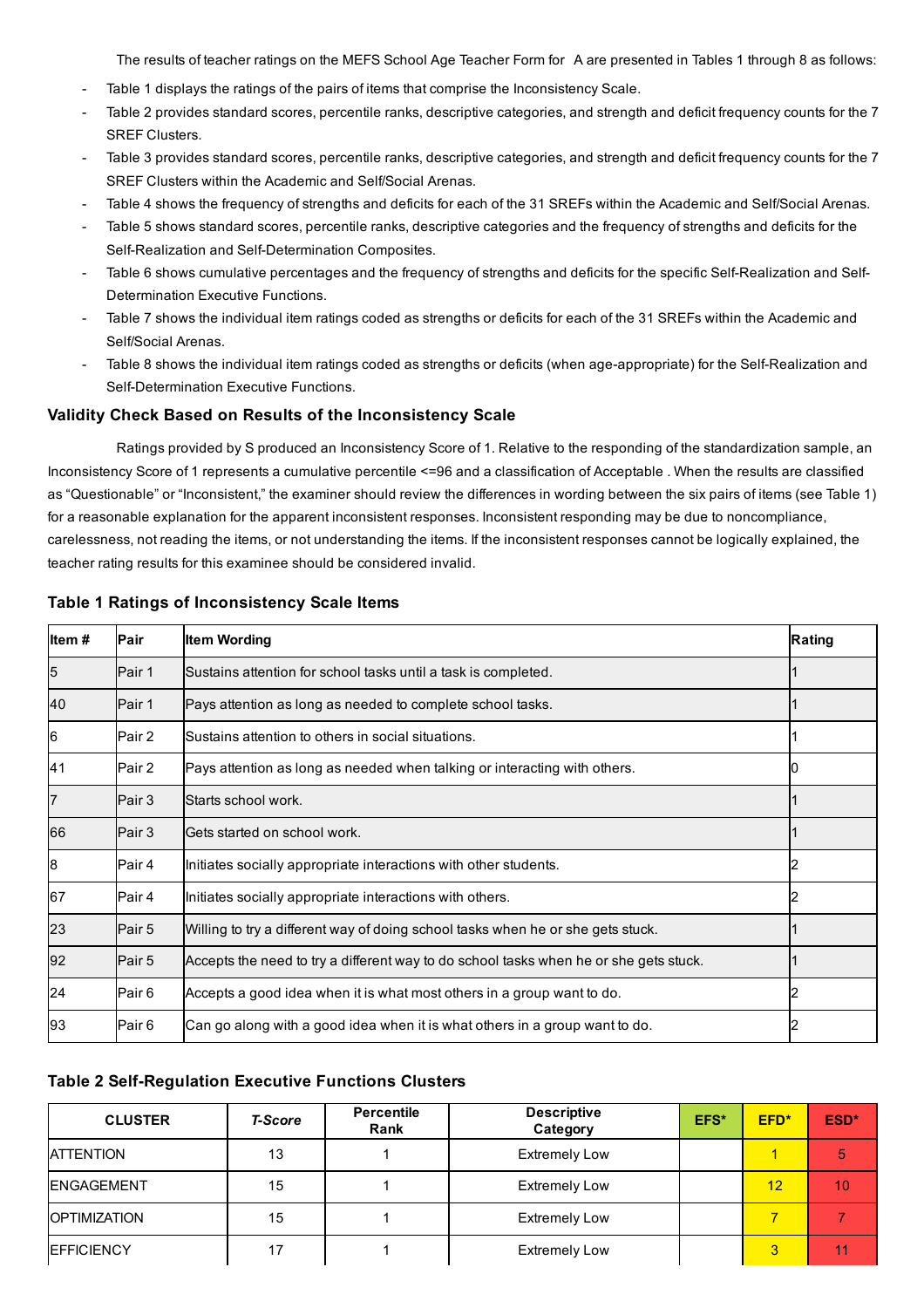| <b>MEMORY</b>  | -27 | Well Below Average   | о  |  |
|----------------|-----|----------------------|----|--|
| <b>INQUIRY</b> | 21  | <b>Extremely Low</b> | O. |  |
| SOLUTION       | 24  | <b>Extremely Low</b> | 6  |  |

\* This column reports the number of items rated as this type of strength or deficit.

## Table 3 Self-Regulation Executive Function Clusters by Arena

| <b>CLUSTER</b>           | <b>T-Score</b> | <b>Percentile</b><br>Rank | <b>Descriptive</b><br>Category | EFS* | EFD*           | ESD*                    |
|--------------------------|----------------|---------------------------|--------------------------------|------|----------------|-------------------------|
| <b>ACADEMIC ARENA</b>    |                |                           |                                |      |                |                         |
| <b>ATTENTION</b>         | 18             | $\mathbf{1}$              | <b>Extremely Low</b>           |      |                | 3                       |
| <b>ENGAGEMENT</b>        | 15             | $\mathbf{1}$              | <b>Extremely Low</b>           |      | $\overline{2}$ | 6                       |
| <b>OPTIMIZATION</b>      | 21             | 1                         | <b>Extremely Low</b>           |      | $\overline{2}$ | $\overline{\mathbf{4}}$ |
| <b>EFFICIENCY</b>        | 19             | 1                         | <b>Extremely Low</b>           |      | $\overline{2}$ | 8                       |
| <b>MEMORY</b>            | 25             | $\overline{2}$            | <b>Extremely Low</b>           |      | $\mathbf{1}$   | $\overline{2}$          |
| <b>INQUIRY</b>           | 23             | 1                         | <b>Extremely Low</b>           |      | $\overline{1}$ | $\overline{4}$          |
| SOLUTION                 | 25             | 1                         | <b>Extremely Low</b>           |      |                | 6                       |
| <b>SELF/SOCIAL ARENA</b> |                |                           |                                |      |                |                         |
| <b>ATTENTION</b>         | 12             | 1                         | <b>Extremely Low</b>           |      | $\overline{1}$ | $\overline{2}$          |
| <b>ENGAGEMENT</b>        | 17             | 1                         | <b>Extremely Low</b>           |      | 10             | $\overline{4}$          |
| <b>OPTIMIZATION</b>      | 13             | 1                         | <b>Extremely Low</b>           |      | 5              | 3                       |
| <b>EFFICIENCY</b>        | 16             | 1                         | <b>Extremely Low</b>           |      | $\mathbf{1}$   | 3                       |
| <b>MEMORY</b>            | 30             | 6                         | Well Below Average             |      | $\overline{4}$ |                         |
| <b>INQUIRY</b>           | 21             | $\mathbf{1}$              | <b>Extremely Low</b>           |      | $\overline{4}$ | $\overline{2}$          |
| SOLUTION                 | 26             | $\overline{2}$            | <b>Extremely Low</b>           |      | 6              | 1                       |

\* This column reports the number of items rated as this type of strength or deficit.

## Table 4 Self-Regulation Executive Functions within Clusters and by Arena

| <b>EXECUTIVE FUNCTION</b> | <b>Cumulative</b><br><b>Percentile</b><br>Range | <b>ACADEMIC</b><br><b>ARENA</b> |                      |                |      | <b>SELF/SOCIAL</b><br><b>ARENA</b> |                |
|---------------------------|-------------------------------------------------|---------------------------------|----------------------|----------------|------|------------------------------------|----------------|
|                           |                                                 | EFS*                            | EFD*                 | ESD*           | EFS* | EFD*                               | ESD*           |
| <b>ATTENTION</b>          |                                                 |                                 | <b>Extremely Low</b> |                |      | <b>Extremely Low</b>               |                |
| Perceiving                | $= 1\%$                                         |                                 |                      | 1              |      |                                    |                |
| Focusing                  | $= 1\%$                                         |                                 |                      | 1              |      | $\blacktriangleleft$               |                |
| Sustaining                | $= 1\%$                                         |                                 |                      | 1              |      |                                    |                |
| <b>ENGAGEMENT</b>         |                                                 |                                 | <b>Extremely Low</b> |                |      | <b>Extremely Low</b>               |                |
| Initiating                | $= 1\%$                                         |                                 |                      | 1              |      | $\overline{1}$                     |                |
| Energizing                | 2% to 5%                                        |                                 |                      | $\overline{1}$ |      | $\overline{1}$                     |                |
| Inhibiting                | 2% to 5%                                        |                                 |                      | 1              |      | $\overline{2}$                     | $\overline{4}$ |
| Stopping                  | 2% to 5%                                        |                                 | $\overline{1}$       |                |      | $\overline{2}$                     |                |
| Pausing                   | $= 1\%$                                         |                                 |                      | $\overline{1}$ |      | $\overline{1}$                     |                |
| Being Flexible            | $= 1\%$                                         |                                 |                      | $\overline{2}$ |      | $\overline{2}$                     |                |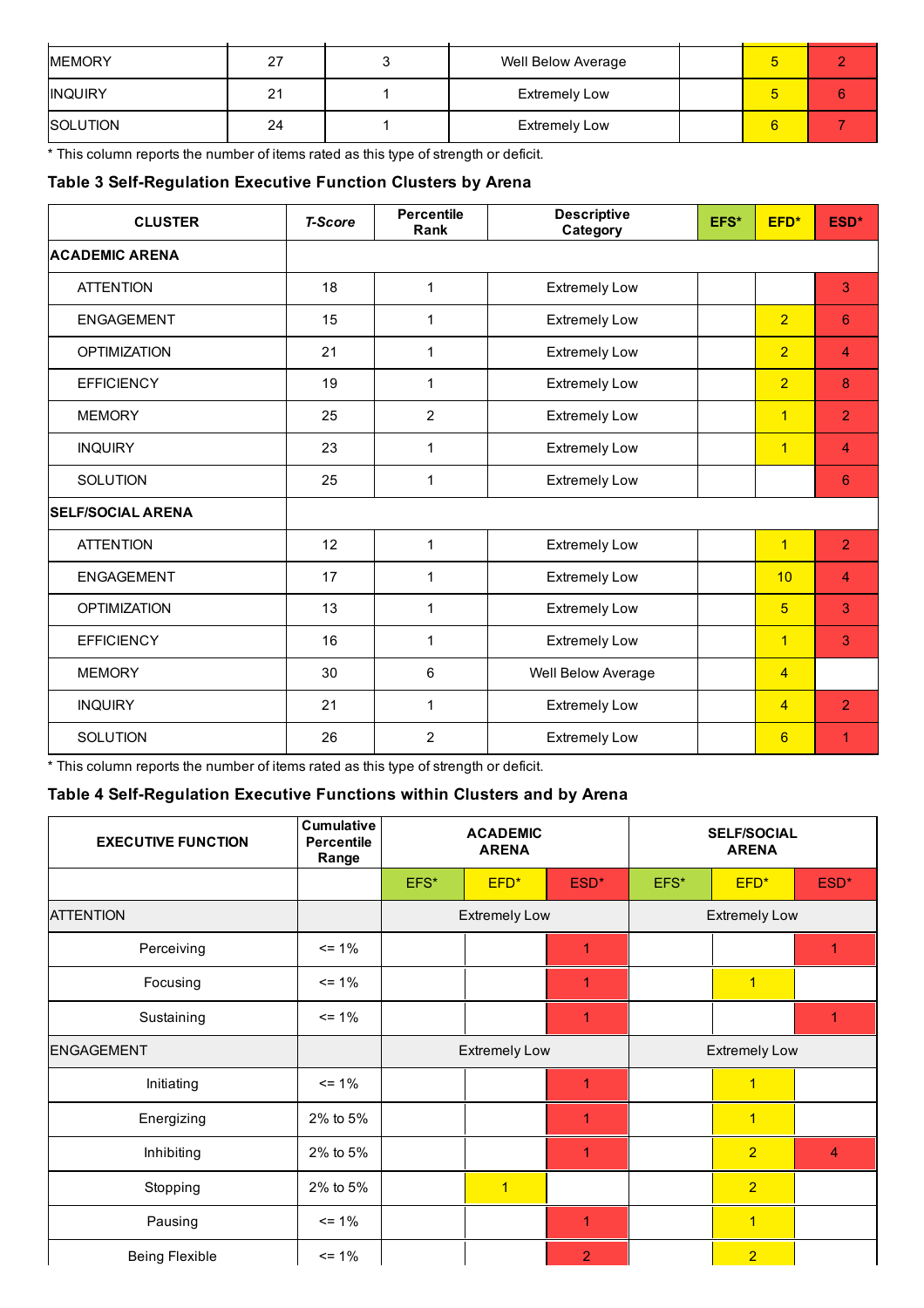| Shifting               | 2% to 5%  | $\overline{1}$       |                |                      | $\overline{1}$       |                |
|------------------------|-----------|----------------------|----------------|----------------------|----------------------|----------------|
| OPTIMIZATION           |           | <b>Extremely Low</b> |                |                      | <b>Extremely Low</b> |                |
| Monitoring             | $= 1\%$   | $\overline{1}$       | $\overline{1}$ |                      |                      | $\overline{2}$ |
| Modulating             | 2% to 5%  | $\overline{1}$       | $\mathbf{1}$   |                      | $\overline{3}$       |                |
| Correcting             | $= 1\%$   |                      | $\overline{1}$ |                      |                      | $\mathbf{1}$   |
| Balancing              | $= 1\%$   |                      | $\overline{1}$ |                      | $\overline{2}$       |                |
| <b>EFFICIENCY</b>      |           | <b>Extremely Low</b> |                |                      | <b>Extremely Low</b> |                |
| Sensing Time           | 2% to 5%  |                      | $\mathbf{1}$   |                      |                      | $\mathbf{1}$   |
| Pacing                 | 2% to 5%  | $\overline{1}$       |                |                      |                      | 1              |
| <b>Using Routines</b>  | $= 1\%$   |                      | $\overline{7}$ |                      |                      | $\mathbf{1}$   |
| Sequencing             | 2% to 5%  | $\overline{1}$       |                |                      | $\mathbf{1}$         |                |
| <b>MEMORY</b>          |           | <b>Extremely Low</b> |                | Well Below Average   |                      |                |
| Holding/Working        | 6% to 10% | $\overline{1}$       |                |                      | $\overline{1}$       |                |
| Storing/Retrieving     | 2% to 5%  |                      | $\overline{2}$ |                      | $\overline{3}$       |                |
| <b>INQUIRY</b>         |           | <b>Extremely Low</b> |                | <b>Extremely Low</b> |                      |                |
| Guaging                | 2% to 5%  |                      | $\overline{1}$ | $\overline{1}$       |                      |                |
| Anticipating           | 2% to 5%  |                      | $\overline{1}$ |                      | $\overline{2}$       |                |
| <b>Estimating Time</b> | $= 1\%$   |                      | $\overline{1}$ |                      |                      | $\overline{1}$ |
| Analyzing              | 2% to 5%  | $\overline{1}$       |                |                      | $\overline{1}$       |                |
| Evaluating             | $= 1\%$   |                      | $\mathbf{1}$   |                      |                      | 1              |
| <b>SOLUTION</b>        |           | <b>Extremely Low</b> |                |                      | <b>Extremely Low</b> |                |
| Generating             | 2% to 5%  |                      | $\mathbf{1}$   |                      |                      | $\mathbf{1}$   |
| Associating            | 2% to 5%  |                      | $\overline{1}$ |                      | $\overline{1}$       |                |
| Organizing             | $= 1\%$   |                      | $\overline{1}$ |                      | $\overline{1}$       |                |
| Planning               | $= 1\%$   |                      | $\mathbf{1}$   |                      | $\overline{2}$       |                |
| Prioritizing           | 2% to 5%  |                      | $\overline{1}$ |                      | $\overline{1}$       |                |
| Deciding               | $= 1\%$   |                      | $\mathbf{1}$   |                      | $\vert$              |                |
|                        |           |                      |                |                      |                      |                |

\* This column reports the number of items rated as this type of strength or deficit.

## Table 5 Self-Realization and Self-Determination Composites

| <b>COMPOSITE</b>         | <b>T-Score</b> | <b>Percentile</b><br>Rank | <b>Descriptive</b><br>Category | EFS* | ___** | EFD* |
|--------------------------|----------------|---------------------------|--------------------------------|------|-------|------|
| <b>ISELF-REALIZATION</b> | 33             | 5                         | Well Below<br>Average          |      |       | 5    |
| SELF-DETERMINATION       | 31             | 4                         | Well Below<br>Average          |      |       | 4    |

\* This column reports the number of items rated as this type of strength or deficit. Identified strengths for students below the age of 11 represent advanced development. Determination of deficits is based on age. Deficits are not identified for students below the age of 11.

\*\* Ratings placed in the center column indicate that the item is neither a strength nor a deficit.

### Table 6 Self-Realization and Self-Determination Executive Functions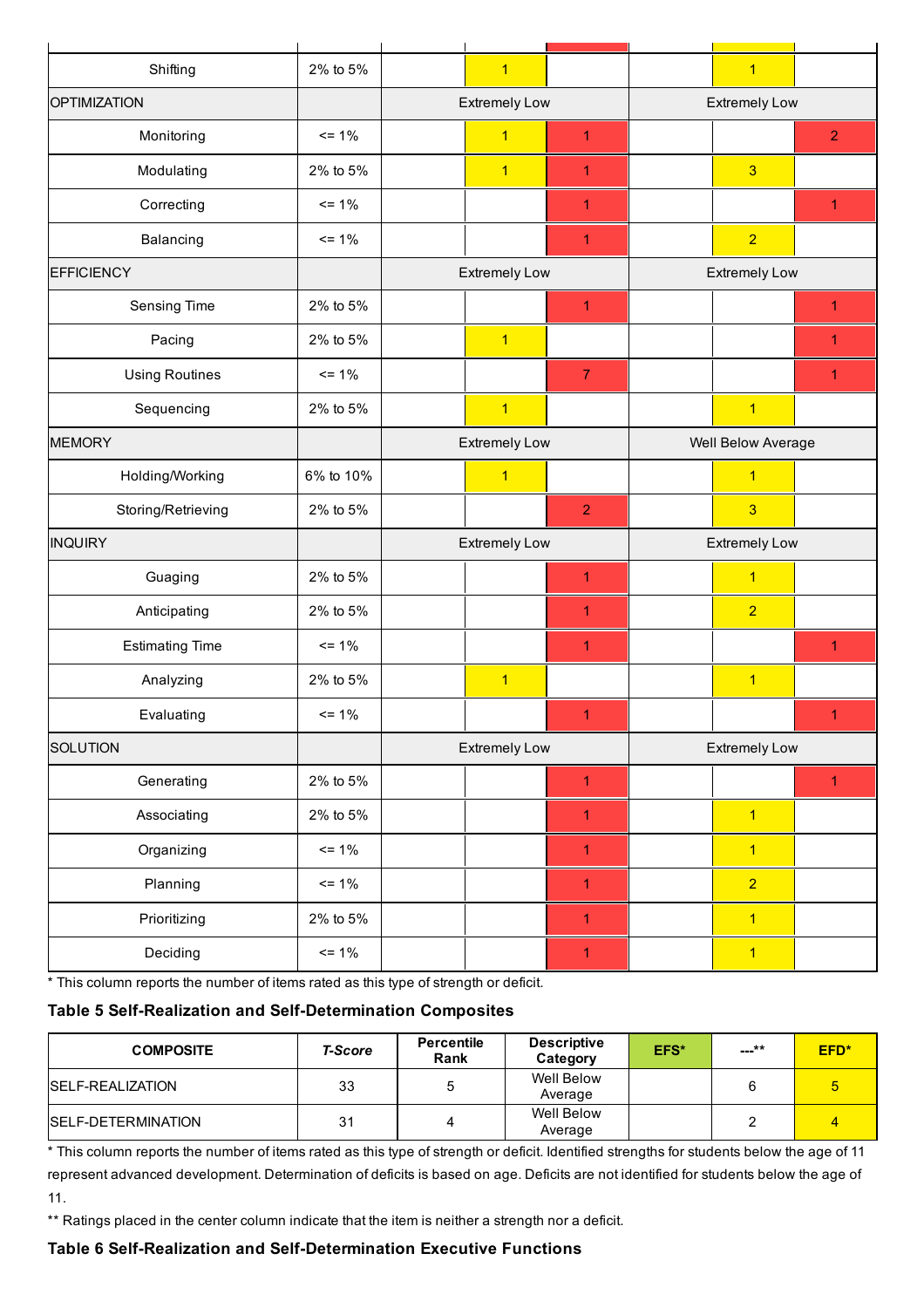| <b>EXECUTIVE</b><br><b>FUNCTION</b> | <b>Cumulative</b><br><b>Percentile</b><br>Range | EFS* | ---**                     | EFD*           |
|-------------------------------------|-------------------------------------------------|------|---------------------------|----------------|
| <b>ISELF-REALIZATION</b>            |                                                 |      | Well Below Average        |                |
| Awareness of Self                   | 2% to 5%                                        |      |                           | $\overline{2}$ |
| Awareness of Others                 | 11% to 25%                                      |      | 4                         |                |
| Self-Analysis                       | 2% to 5%                                        |      |                           | $\overline{2}$ |
| SELF-DETERMINATION                  |                                                 |      | <b>Well Below Average</b> |                |
| Goal-Setting                        | 6% to 10%                                       |      |                           | $\overline{2}$ |
| Long-Term Planning                  | 6% to 10%                                       |      |                           | $\overline{2}$ |

\* This column reports the number of items rated as this type of strength or deficit. Identified strengths for students below the age of 11 represent advanced development. Determination of deficits is based on age. Deficits are not identified for students below the age of 11.

\*\* Ratings placed in the center column indicate that the item is neither a strength nor a deficit.

## Table 7 Individual Item Ratings\* for Self-Regulation Executive Functions by Arena

| <b>ITEMS</b>                     | <b>Cumulative</b><br><b>Percentile</b> |            | <b>ACADEMIC</b><br><b>ARENA</b> |                | <b>SELF/SOCIAL</b><br><b>ARENA</b> |                |                      |
|----------------------------------|----------------------------------------|------------|---------------------------------|----------------|------------------------------------|----------------|----------------------|
|                                  | Range                                  | <b>EFS</b> | <b>EFD</b>                      | <b>ESD</b>     | <b>EFS</b>                         | <b>EFD</b>     | <b>ESD</b>           |
| <b>ATTENTION</b>                 |                                        |            |                                 |                |                                    |                |                      |
| Perceiving                       | $= 1\%$                                |            |                                 |                |                                    |                |                      |
| Aware with school tasks          |                                        |            |                                 | $\overline{1}$ |                                    |                |                      |
| Aware in social interactions     |                                        |            |                                 |                |                                    |                | 1                    |
| <b>Focusing</b>                  | $= 1\%$                                |            |                                 |                |                                    |                |                      |
| Focused with school tasks        |                                        |            |                                 | $\overline{1}$ |                                    |                |                      |
| Focused in social interactions   |                                        |            |                                 |                |                                    | $\overline{2}$ |                      |
| <b>Sustaining</b>                | $= 1\%$                                |            |                                 |                |                                    |                |                      |
| Sustains with school tasks       |                                        |            |                                 | $\overline{1}$ |                                    |                |                      |
| Sustains in social interactions  |                                        |            |                                 |                |                                    |                | $\overline{1}$       |
| <b>ENGAGEMENT</b>                |                                        |            |                                 |                |                                    |                |                      |
| Initiating                       | $= 1\%$                                |            |                                 |                |                                    |                |                      |
| Starts school tasks              |                                        |            |                                 | $\overline{1}$ |                                    |                |                      |
| Starts social interactions       |                                        |            |                                 |                |                                    | $\overline{2}$ |                      |
| <b>Energizing</b>                | 2% to 5%                               |            |                                 |                |                                    |                |                      |
| Effortful with school tasks      |                                        |            |                                 | $\overline{1}$ |                                    |                |                      |
| Effortful in social interactions |                                        |            |                                 |                |                                    | $\overline{2}$ |                      |
| Inhibiting                       | 2% to 5%                               |            |                                 |                |                                    |                |                      |
| Waits turn                       |                                        |            |                                 |                |                                    | $\overline{2}$ |                      |
| Thinks before acting             |                                        |            |                                 |                |                                    |                | $\blacktriangleleft$ |
| Refrains from aggression         |                                        |            |                                 |                |                                    | $\overline{2}$ |                      |
| Inhibits thoughtless comments    |                                        |            |                                 |                |                                    |                | 1                    |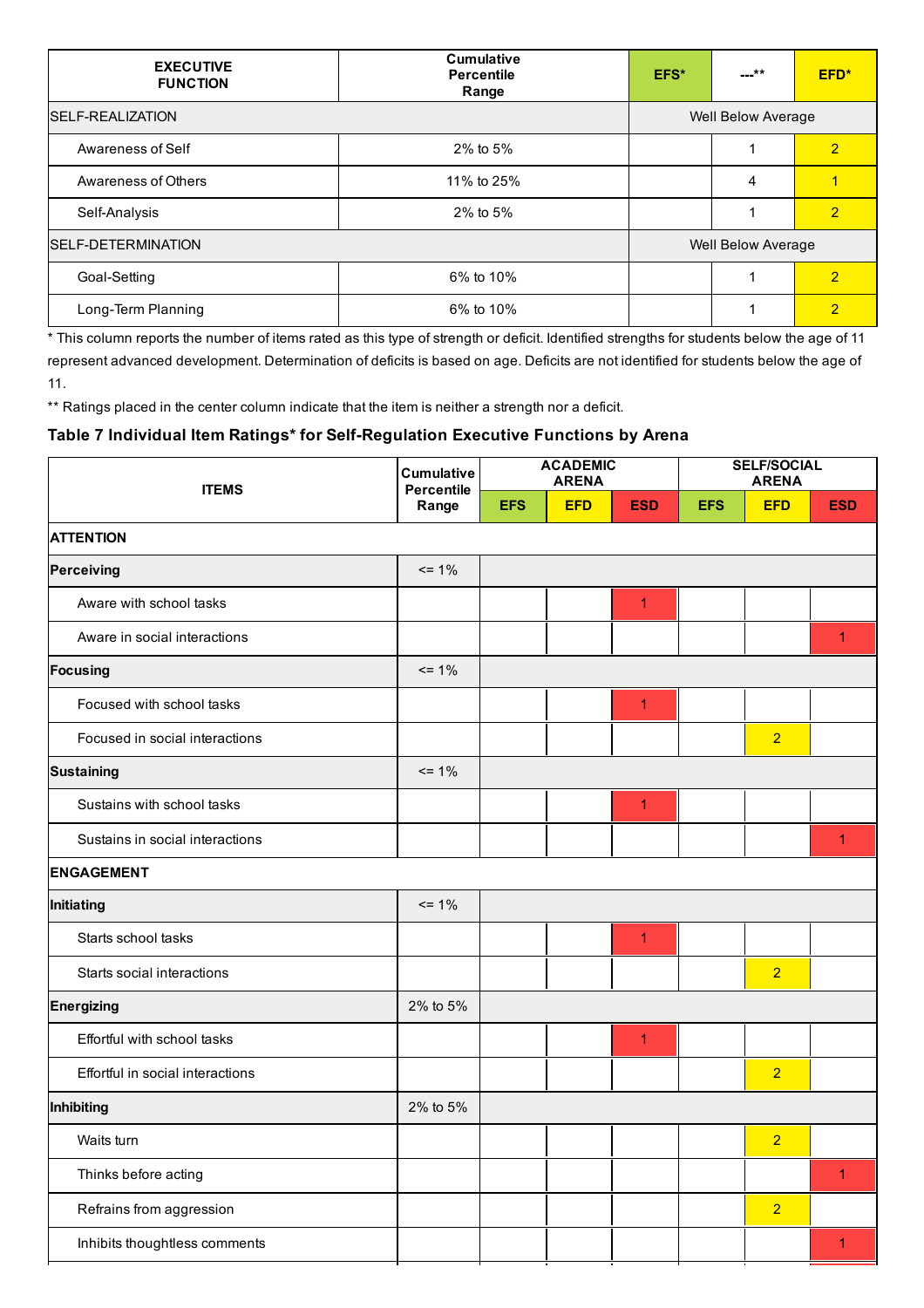| Inhibits in frustrating situations         |          |                |                |                | 1            |
|--------------------------------------------|----------|----------------|----------------|----------------|--------------|
| Inhibits with challenging school tasks     |          |                | 1              |                |              |
| Inhibits in social situations              |          |                |                |                | $\mathbf{0}$ |
| <b>Stopping</b>                            | 2% to 5% |                |                |                |              |
| Stops talking about one thing              |          |                |                | 3              |              |
| Stops playing a game                       |          | $\overline{2}$ |                |                |              |
| Stops annoying others                      |          |                |                | $\overline{2}$ |              |
| <b>Pausing</b>                             | $= 1\%$  |                |                |                |              |
| Returns to school tasks                    |          |                | $\overline{1}$ |                |              |
| Returns to social interactions             |          |                |                | $\overline{2}$ |              |
| <b>Being Flexible</b>                      | $= 1\%$  |                |                |                |              |
| Tries different ways for school tasks      |          |                | 1              |                |              |
| Accepts good ideas                         |          |                |                | $\overline{2}$ |              |
| Accepts school changes                     |          |                | $\overline{1}$ |                |              |
| Accepts social changes                     |          |                |                | $\overline{2}$ |              |
| <b>Shifting</b>                            | 2% to 5% |                |                |                |              |
| Shifts for school tasks                    |          | $\overline{2}$ |                |                |              |
| Shifts in social interactions              |          |                |                | $\overline{2}$ |              |
| <b>OPTIMIZATION</b>                        |          |                |                |                |              |
| <b>Monitoring</b>                          | $= 1\%$  |                |                |                |              |
| Monitors school task performance           |          |                | 1              |                |              |
| Monitors social interactions               |          |                |                |                | 1            |
| Monitors school situations                 |          | 3              |                |                |              |
| Monitors personal appearance               |          |                |                |                | 1            |
| <b>Modulating</b>                          | 2% to 5% |                |                |                |              |
| Activity level fits school tasks           |          | $\overline{2}$ |                |                |              |
| Activity level fits social situation       |          |                |                | $\overline{2}$ |              |
| Emotional response fits school task        |          |                | $\overline{1}$ |                |              |
| Emotional response fits social interaction |          |                |                | $\overline{2}$ |              |
| Modulates sensory stimulation              |          |                |                | $\overline{2}$ |              |
| <b>Correcting</b>                          |          |                |                |                |              |
|                                            | $= 1\%$  |                |                |                |              |
| Fixes school task errors                   |          |                | $\overline{1}$ |                |              |
| Makes social interaction corrections       |          |                |                |                | $\mathbf{0}$ |
| <b>Balancing</b>                           | $= 1\%$  |                |                |                |              |
| Balances school task elements              |          |                | $\overline{1}$ |                |              |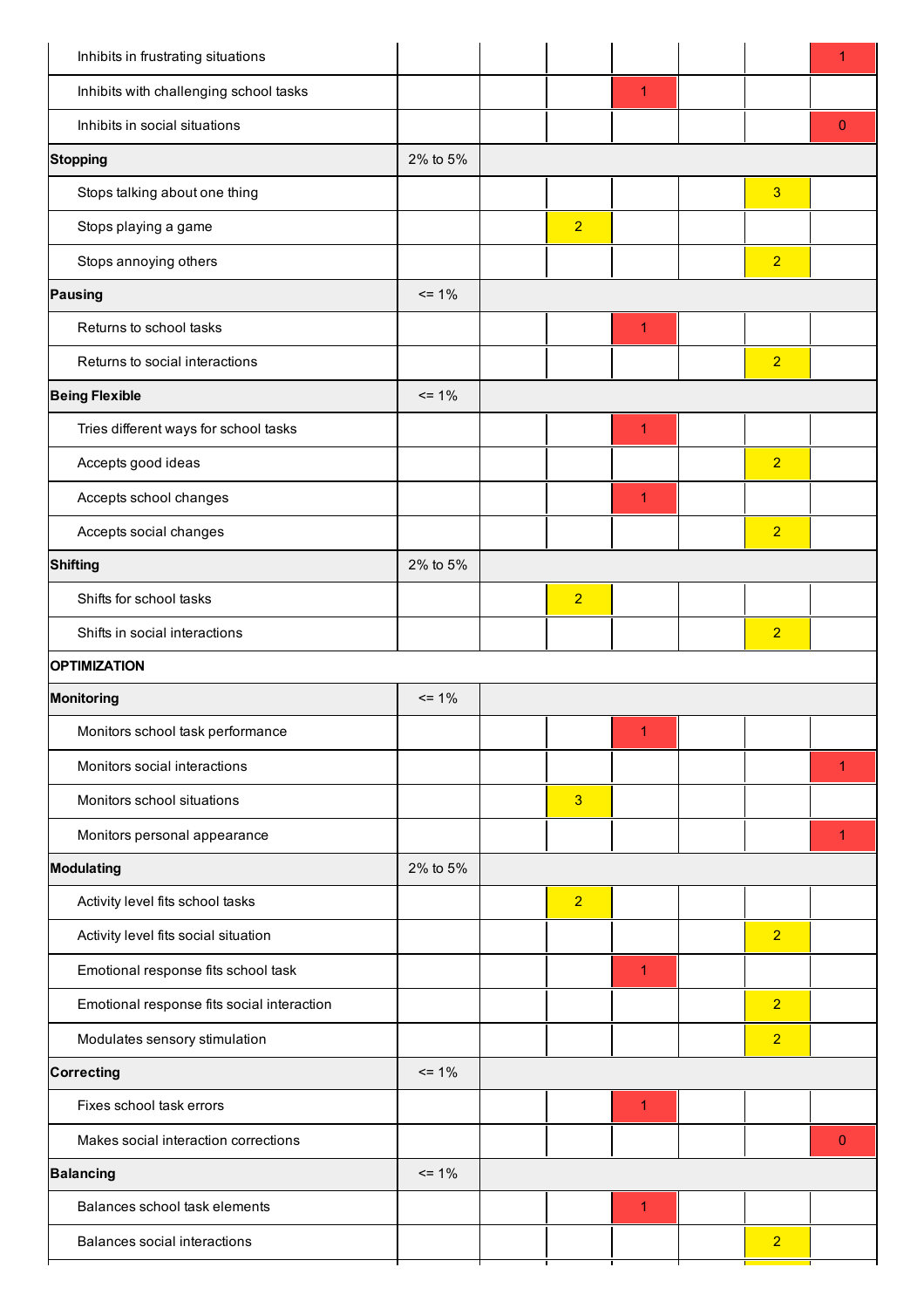| Balances personal life                                         |           |                |                | $\overline{2}$ |   |
|----------------------------------------------------------------|-----------|----------------|----------------|----------------|---|
| <b>EFFICIENCY</b>                                              |           |                |                |                |   |
| <b>Sensing Time</b>                                            | 2% to 5%  |                |                |                |   |
| Keeps track of time with school tasks                          |           |                | $\mathbf{1}$   |                |   |
| Keeps track of time in social interactions                     |           |                |                |                | 1 |
| Pacing                                                         | 2% to 5%  |                |                |                |   |
| Changes pace with school tasks                                 |           | $\overline{2}$ |                |                |   |
| Changes pace in social interactions                            |           |                |                |                | 1 |
| <b>Using Routines</b>                                          | $= 1\%$   |                |                |                |   |
| Uses routines for school tasks                                 |           |                | 1              |                |   |
| Uses routines for social interactions                          |           |                |                |                | 1 |
| Gets ideas onto paper effectively                              |           |                | $\overline{1}$ |                |   |
| Uses routines and strategies to do well on<br>tests            |           |                | $\mathbf 0$    |                |   |
| Uses routines and strategies to get tasks done                 |           |                | $\overline{1}$ |                |   |
| Participates in discussions in school                          |           |                | 1              |                |   |
| Brings materials home from school                              |           |                | $\overline{0}$ |                |   |
| Hands in school work                                           |           |                | 1              |                |   |
| <b>Sequencing</b>                                              | 2% to 5%  |                |                |                |   |
| Gets the steps in the right order for school<br>tasks          |           | $\overline{2}$ |                |                |   |
| Gets the order right when telling stories                      |           |                |                | $\overline{2}$ |   |
| <b>MEMORY</b>                                                  |           |                |                |                |   |
| <b>Holding/Working</b>                                         | 6% to 10% |                |                |                |   |
| Keeps information in mind for school tasks                     |           | $\overline{2}$ |                |                |   |
| Keeps information in mind in social situations                 |           |                |                | 3              |   |
| <b>Storing/Retrieving</b>                                      | 2% to 5%  |                |                |                |   |
| Stores and recalls school information                          |           |                | $\mathbf{1}$   |                |   |
| Stores and recalls social information                          |           |                |                | $\overline{2}$ |   |
| Recalls information for tests                                  |           |                | $\overline{1}$ |                |   |
| Recalls information in social interactions                     |           |                |                | $\overline{2}$ |   |
| Recalls information about self                                 |           |                |                | 3              |   |
| <b>INQUIRY</b>                                                 |           |                |                |                |   |
| <b>Guaging</b>                                                 | 2% to 5%  |                |                |                |   |
| Accurately estimates the difficulty/demands of<br>school tasks |           |                | $\overline{1}$ |                |   |
| Figures out how to interact in social situations               |           |                |                | $\overline{2}$ |   |
| <b>Anticipating</b>                                            | 2% to 5%  |                |                |                |   |
| Anticipates events in school                                   |           |                | $\mathbf{1}$   |                |   |
|                                                                |           |                |                |                |   |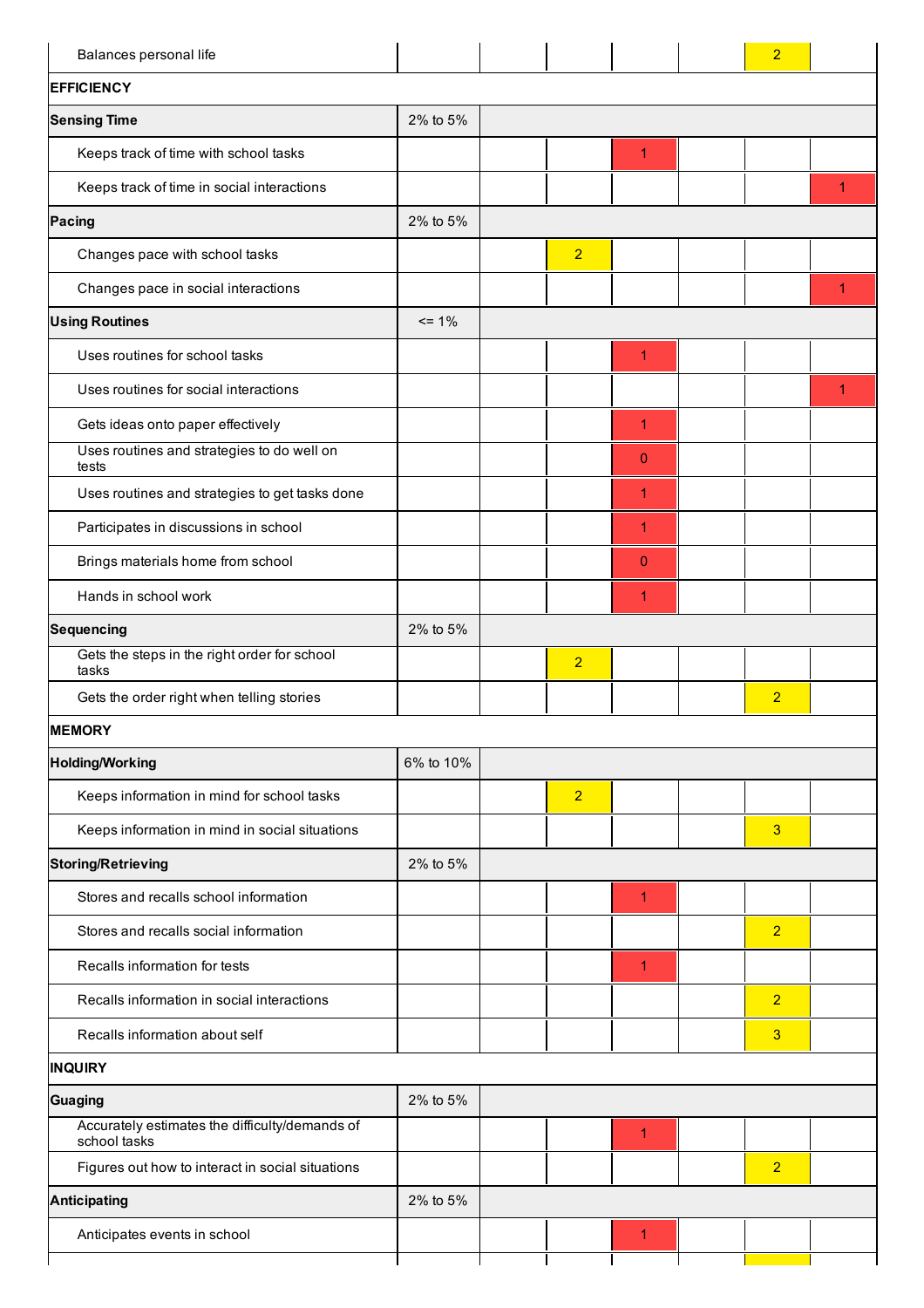| Anticipates how statements affect others     |          |                |             | $\overline{2}$ |              |
|----------------------------------------------|----------|----------------|-------------|----------------|--------------|
| Anticipates consequences of own actions      |          |                |             | $\overline{2}$ |              |
| <b>Estimating Time</b>                       | $= 1\%$  |                |             |                |              |
| Estimates time for school tasks              |          |                | 1           |                |              |
| Estimates time in social situations          |          |                |             |                | 1            |
| <b>Analyzing</b>                             | 2% to 5% |                |             |                |              |
| Examines and analyzes for school tasks       |          | $\overline{2}$ |             |                |              |
| Examines and analyzes social interactions    |          |                |             | $\overline{2}$ |              |
| <b>Evaluating</b>                            | $= 1\%$  |                |             |                |              |
| Evaluates the quality of school work         |          |                | $\mathbf 0$ |                |              |
| Evaluates the quality of social interactions |          |                |             |                | $\mathbf{0}$ |
| <b>SOLUTION</b>                              |          |                |             |                |              |
| Generating                                   | 2% to 5% |                |             |                |              |
| Comes up with new ways to solve school tasks |          |                | 1           |                |              |
| Comes up with new ways to solve social tasks |          |                |             |                | 1            |
| <b>Associating</b>                           | 2% to 5% |                |             |                |              |
| Sees similarities in ideas                   |          |                | 1           |                |              |
| Sees similarities in social situations       |          |                |             | $\overline{2}$ |              |
| Organizing                                   | $= 1\%$  |                |             |                |              |
| Organizes school tasks                       |          |                | 1           |                |              |
| Organizes social activities                  |          |                |             | $\overline{2}$ |              |
| Planning                                     | $= 1\%$  |                |             |                |              |
| Makes plans for school tasks                 |          |                | 1           |                |              |
| Makes plans for social activities            |          |                |             | $\overline{2}$ |              |
| Makes plans for the use of own time          |          |                |             | $\overline{2}$ |              |
| Prioritizing                                 | 2% to 5% |                |             |                |              |
| Prioritizes school tasks                     |          |                | 1           |                |              |
| Prioritizes social activities                |          |                |             | $\overline{2}$ |              |
| <b>Deciding</b>                              | $= 1\%$  |                |             |                |              |
| Makes own decisions about school tasks       |          |                | 1           |                |              |
| Makes own decisions about social situations  |          |                |             | $\overline{2}$ |              |
|                                              |          |                |             |                |              |

\* Rating Descriptions

5 = Almost always does it on own without prompting

4 = Frequently does it on own without prompting

3 = Seldom does it on own without prompting

2 = Does it, but only after prompting

1 = Only does it with direct assistance

0 = Unable to do it even with assistance

Table 8 Individual Item Ratings\* for Self-Realization and Self-Determination Executive Functions